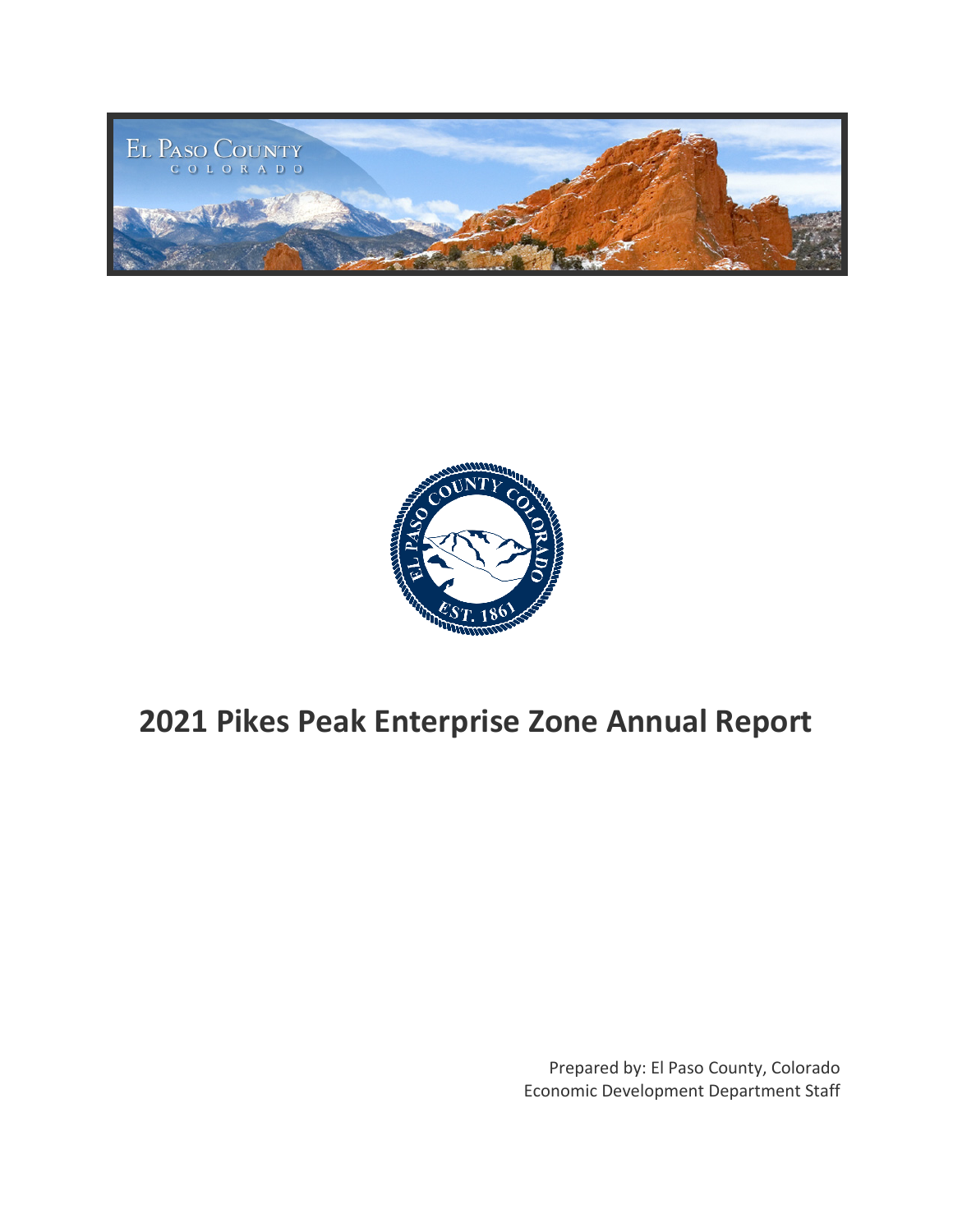#### **2021 PIKES PEAK ENTERPRISE ZONE ANNUAL REPORT**

## **Overview:**

Effective January 1, 2016, the boundaries of the Pikes Peak Enterprise Zone, formerly known as the El Paso County Enterprise Zone, were re-designated pursuant to Colorado Revised Statutes, 39-30- 103(2)(c)(I). The name change to Pikes Peak Enterprise Zone (EZ) is reflective of the fact that parts of both El Paso and Teller Counties are now included within its boundaries. In Teller County, which previously had not been included in an Enterprise Zone, the municipalities of Woodland Park, Victor, and Cripple Creek were added as well as the unincorporated areas of Florissant and Divide. For El Paso County, portions of Calhan, Colorado Springs, Fountain, Manitou Springs, Monument, Palmer Lake, and Ramah are included along with the following unincorporated areas of El Paso County: eastern El Paso County, the Security/Widefield area, Cimarron Hills, and the Tri-Lakes area. Common to all these areas are both their commercial/industrial nature and economic distress. During the boundary re-designation process in 2015, eligible areas were evaluated using the required distress criteria and, working with the various municipalities, the re-designated boundaries were approved by the Colorado Economic Development Commission, effective for 2016.

Two boundary amendments were approved in 2018 to encourage business expansions and community development projects: Census Tract 34, encompassing much of western El Paso County including Cascade, Chipita Park and Green Mountain Falls, and a smaller area in central Colorado Springs. One boundary amendment was approved in May 2019 to encourage commercial business growth as well as workforce housing development in the Divide area. A boundary amendment was approved in August 2020 to encourage commercial business redevelopment growth along the Garden of the Gods corridor and Southeast Colorado Springs, as well as to encourage workforce housing development in Southeast Colorado Springs. A boundary amendment was approved in May 2021 to encourage commercial business redevelopment growth as well as workforce housing development in Cripple Creek; encourage new manufacturing opportunities in southern unincorporated El Paso County; and to allow for capital campaign EZ Contribution Projects on the University of Colorado, Colorado Springs (UCCS) campus, for the development and renovation of academic buildings and training equipment.

El Paso County acts as the lead agency for the Pikes Peak EZ, and its Enterprise Zone Administrator currently serves as the Pikes Peak EZ Administrator with significant staff support provided by the county's Economic Development Executive Director, Economic Development Project Coordinator, and Financial Services Department. The County works with all the included municipalities and economic development organizations throughout the region to encourage businesses to expand and locate in the EZ and to create an environment that fosters job creation and retention.

## **Past year Observations and Data:**

## *Unemployment Data:*

According to the Colorado Department of Labor and Employment (CDLE), the unemployment rates in El Paso and Teller Counties were 4.3% and 3.8%, respectively, as of December 2021, compared to 4.1% for the State of Colorado. Employment rates across Colorado and the Pikes Peak region have returned to more natural rates as COVID-19 restrictions and closures have eased for local restaurants, stores, and tourist attractions. In comparison, CDLE reported unemployment rates in El Paso and Teller counties at 8.7% and 7.6%, respectively, as of December 2020, compared to 8.2% for the State of Colorado. The elevated unemployment rates of 2020 were due in large part to the COVID-19 global pandemic, especially for local restaurants, stores, and tourist attractions that were forced to temporarily close to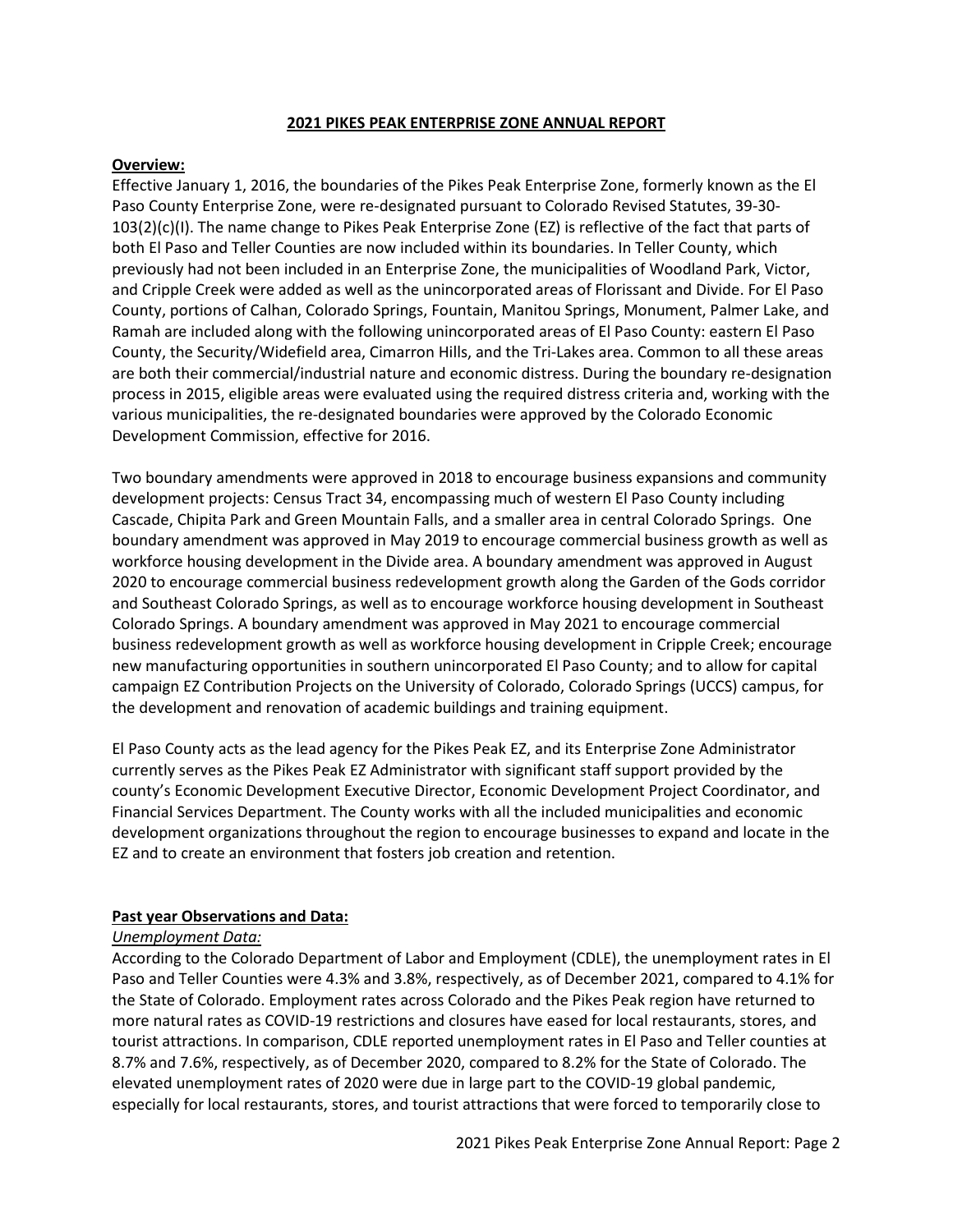slow the spread of the virus. These closures caused the regional unemployment rate to skyrocket to its peak of 12% in April 2020.

According to Emsi Economic Modeling's Q4 2021 Economy Overview Data Set, individuals between 25- 44 years of age comprise nearly 50% of El Paso County's unemployed labor force and over 44% of Teller County's unemployed labor force.

## *Population Growth Data:*

According to Colorado Department of Local Affairs, El Paso County's 2020 population was estimated to have increased to 731,641 – an astounding increase of more than 9,100 over the prior year. El Paso County now leads the state as the most populous county, surpassing Denver County (717,632) by more than 14,000. Teller County's 2020 population was estimated to have decreased to 24,779, a decline of 576 individuals from the previous year.

According to Emsi Economic Modeling's Q1 2022 Economy Overview Data Set, in 2021, El Paso County's population was estimated at 740,782. Its population increased by 7.6% since 2016, growing by 52,111. El Paso County's population is expected to increase by 7.7% between 2021 and 2026, adding 57,079 individuals. In 2021, Teller County's population was estimated at 25,987. Its population increased by 7.8% since 2016, growing by 1,889. Teller County's population is expected to increase by 6.7% between 2021 and 2026, adding 1,747 individuals.

## *Per Capita Income Data:*

In a February 2021 estimate from the U.S. Bureau of Economic Analysis, 2020 per capita income in El Paso County reflected \$54,151, and \$54,587 in Teller County, representing an increase of \$3,034 annually in El Paso County and an increase of \$3,381 in Teller County in comparison to 2019. El Paso County's per capita personal income is nearly 84.9%, and Teller County's is 85.6%, of that of the state at \$63,776. In Pikes Peak EZ areas, per capita income is as low as \$11,997, per the 2019 5-year American Community Survey, indicating continued economic distress.

# **Past year Efforts to Improve Conditions:**

# *EZ Marketing & Outreach:*

Continued marketing of the Enterprise Zone to businesses was provided not only by El Paso County Economic Development, but also by similar departments of the participating municipalities and partner agencies such as Colorado Springs Downtown Partnership, the Colorado Springs Chamber and EDC, Colorado Springs Utilities, Colorado Springs Airport, City of Colorado Springs Economic Development, The Greater Woodland Park Chamber of Commerce, City of Cripple Creek, City of Victor, the Pikes Peak Small Business Development Center, and the Procurement Technical Assistance Center.

El Paso County Economic Development and its Pikes Peak EZ Administrator increased marketing and outreach of the EZ Program by offering a live sub-titled webinar opportunity in August 2021 for tax professionals, businesses, and the public to learn more about Enterprise Zone tax credits available and how to take advantage of this business incentive. Beginning in calendar year 2022, the Pikes Peak EZ Administrator will be hosting at least two EZ public outreach events annually, which will also include a rural outreach component.

In October 2021, El Paso County Economic Development increased its EZ communications with area businesses and tax professionals by transitioning its traditional email communications and EZ Pre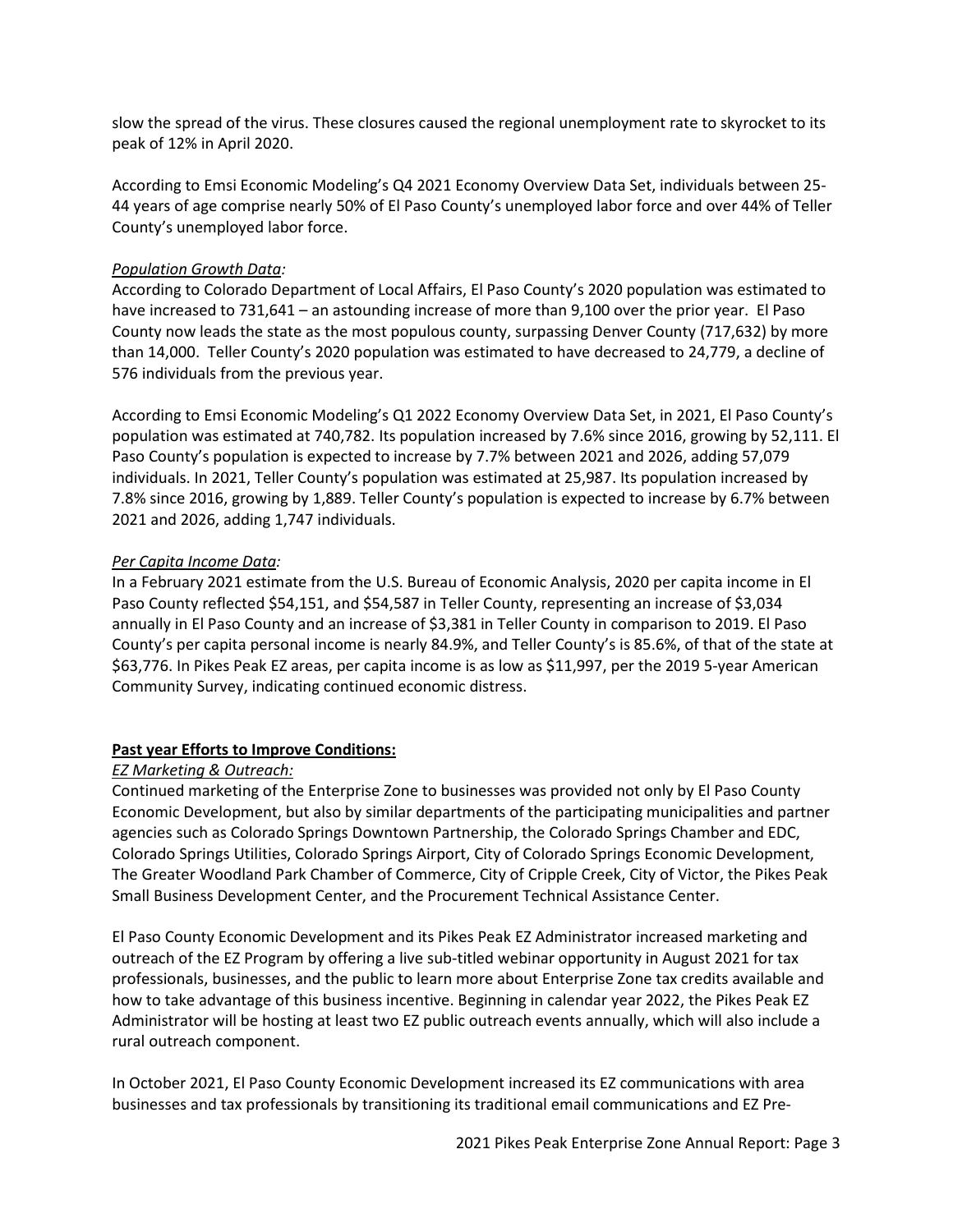Certification reminders to email marketing campaigns through Constant Contact, thereby allowing staff to track analytics pertaining to number of emails opened, links clicked, etc. which, to date, have more than doubled exceeded industry performance averages.

|                  |                                      | <b>Total</b> | Total        | Open  | <b>Mobile</b>    | <b>Desktop</b>   | <b>Total</b>  | <b>Click</b> |
|------------------|--------------------------------------|--------------|--------------|-------|------------------|------------------|---------------|--------------|
| <b>Date Sent</b> | <b>Campaign Name</b>                 | <b>Sends</b> | <b>Opens</b> | Rate  | <b>Open Rate</b> | <b>Open Rate</b> | <b>Clicks</b> | Rate         |
| 12/16/2021       | <b>EZ Pre-Certification Reminder</b> | 1,516        | 720          | 49.3% | 11.6%            | 88.4%            | 102           | 7.0%         |
| 12/14/2021       | <b>EZ Business Tax Credit Guide</b>  | 1,522        | 750          | 51.0% | 13.4%            | 86.6%            | 141           | 9.6%         |
| 11/16/2021       | <b>EZ Pre-Certification Reminder</b> | 1,520        | 730          | 49.7% | 16.4%            | 83.6%            | 137           | 9.3%         |
| 10/26/2021       | <b>EZ Pre-Certification Reminder</b> | 1,534        | 767          | 51.4% | 19.3%            | 80.7%            | 162           | 10.9%        |

El Paso County's website dedicates pages to Enterprise Zone Contribution Projects, as well as Business EZ Tax Credit information. These pages include valuable EZ program overview information, on-demand EZ webinar and slide deck materials, EZ boundary maps, EZ Fact Sheet, Department of Revenue's EZ Income Tax Credit Guide, and links to the state's website, thereby allowing businesses to easily gather valuable EZ program information, and to also complete annual pre-certification and certification applications.

Potential and term limited EZ Contribution Project applicants that do not meet the EZ statutory requirements or the policies of the Economic Development Commission are discouraged from applying.

# *EZ Presentations:*

El Paso County's Economic Development staff educated prospective businesses interested in locating their new business or relocating existing companies to El Paso County about the benefits of the Enterprise Zone, and they encouraged site selections within the Enterprise Zone boundaries. Economic Development also held in-person EZ informational trainings with Economic Development partners from City of Colorado Springs, Downtown Partnership, Colorado Springs Utilities, Colorado Springs Airport, Colorado Springs Chamber & EDC, Woodland Park Chamber Board, City of Cripple Creek, and City of Victor. On an ongoing basis, Economic Development staff continues to educate businesses and regional partners about EZ benefits at one-on-one meetings, virtual meetings, email correspondence, prospect meetings, phone conversations, and public meetings.

# *EZ Partners:*

The Pikes Peak Enterprise Zone benefits from partnerships with:

- All El Paso County municipalities including:
	- o Colorado Springs, Fountain, Manitou Springs, Monument, Palmer Lake, Calhan, Ramah, and Green Mountain Falls.
- Regional Chambers of Commerce including:
	- o Colorado Springs Chamber and EDC, Tri-Lakes Chamber, Manitou Springs Chamber, Eastern Plains Chamber, Fountain Valley Chamber, The Colorado Springs Black Chamber, Southern Colorado Women's Chamber, and the Colorado Springs Hispanic Business Council – The Hispanic Chamber.
- Other regional partners in the Pikes Peak EZ include:
	- o Colorado Springs Downtown Partnership/Downtown Development Authority, Pikes Peak Workforce Center, Pikes Peak Regional Development Corporation, Procurement Technical Assistance Center, Colorado Springs Utilities, Colorado Spring Airport, Colorado Springs Small Business Development Center (SBDC), Colorado Springs for Small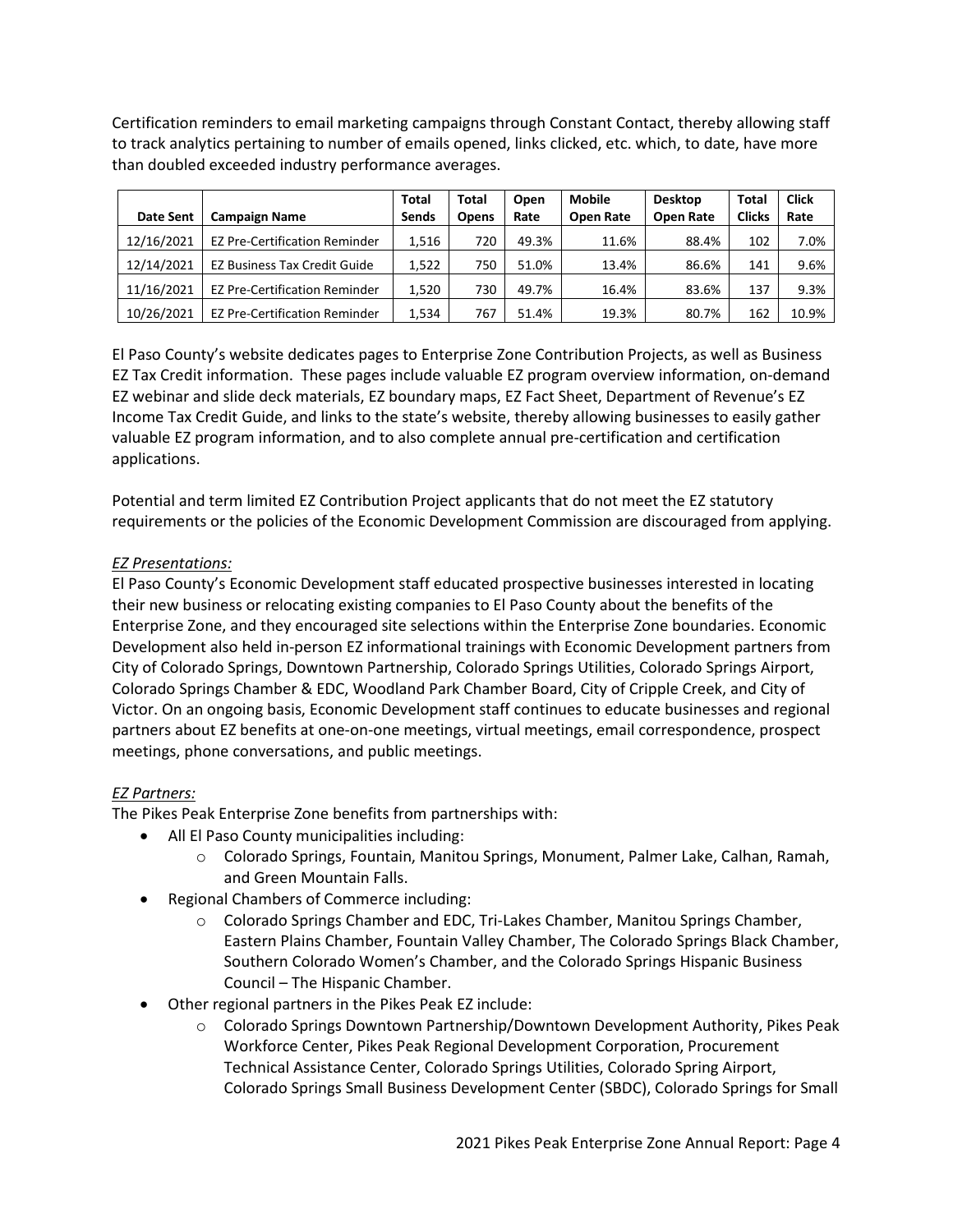Business Advancement (COSSBA) Team, Old Colorado City Partnership, and U.S. Economic Development Administration.

- Teller County partners include:
	- o Woodland Park Chamber of Commerce, Woodland Park, Divide, Cripple Creek, and Victor.

Due to COVID-19's devastating impacts on small businesses in the region, El Paso County continued to increase and expand its educational outreach and communication efforts in 2021, which also ensured information was shared in a safe and virtual manner. This included providing updates to El Paso County's EZ webpages; distributing over email the revised EZ Income Tax Credit Guide to all local chambers, regional economic development partners, and municipalities, with continued offers to provide a free inperson or virtual EZ informational training session; and providing a closed-captioned informational EZ webinar presented in collaboration with Stockman Kast Ryan + Co, a local CPA firm in Colorado Springs. The recorded webinar and a copy of the presentation slide deck has been uploaded onto El Paso County's website for on-demand viewing.

El Paso County also increased its collaboration with the Pikes Peak Small Business Development Center (SBDC) in 2021 and plans further collaboration in 2022. This planned collaboration includes providing direct referrals for business assistance, a free Leading Edge Series program class for EZ businesses who received Regional Business Relief Fund Round 2 grant funds from El Paso County, the Spring Into Small Business campaign, and COVID-19 relief assistance resources and webinars.



## *EZ Contribution Project Highlight:*

*Photo from the MiLL-Widefield School District 3 Home Build Completion Ceremony*

During 2021, the COVID-19 pandemic continued to adversely affect many of the Pikes Peak region's EZ Contribution Project nonprofits, as many event and tourism-related organizations were forced to cancel or scale-back events, festivities, and temporarily close their doors to the public. The pandemic has caused a great deal of distress for the Pikes Peak region's tourism economy and created an increased demand on homeless support providers in the region.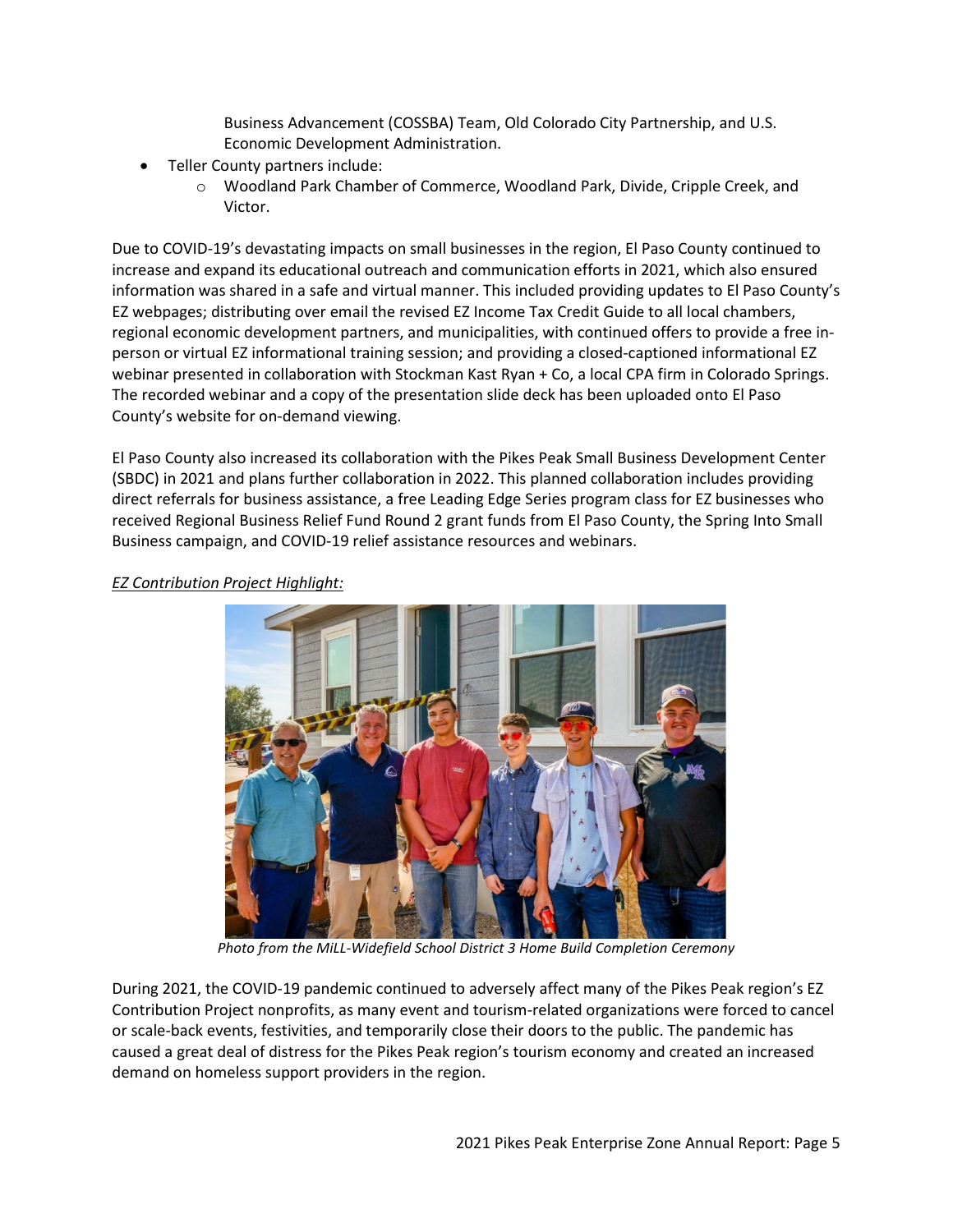An organization new to the EZ Contribution Project Program in 2021 and already making significant waves in the Pikes Peak EZ is "Careers in Construction Colorado" (CICC). CICC exists to facilitate construction-based vocational training in Colorado and connect students to the construction industry. CICC started in 2015 in one school with 18 students; today there are 29 high school locations with more than 1,600 students enrolled. CICC's goal is to have 65 high school locations offering the Careers in Construction program by 2025.

Since the start of the program, CICC has had more than 5,000 students take courses, 1,775 Pre-Apprenticeship Certificates earned, and 980 students have been OSHA 10 certified. Five high school locations are participating in a Home Build, where students construct a 1200sq ft. modular home onsite at their school. Careers In Construction Colorado has connected over 400 students to the construction industry for internships, part-time jobs, and full-time employment. Together they are Building the Future!

CICC Testimonials from CICC Educators, Parents, and Students:

- "CICC gives my students the opportunity to explore careers that some schools overlook. My students now get one on one connections with industry professionals that just wouldn't be possible without CICC." —Brad Borkowski, Instructor, Manitou Springs High School
- "We are extremely proud of our daughter, when she found out about shop classes, she immediately decided to take them as she was trying to determine her future career path. (CICC) provides each of the students the opportunity to get a good job with a good salary." —Mother of CICC student
- "I am super excited to start (Working at Timberline), and the class helped me find a more interesting career path and provided additional networking opportunities." —Mason Catlett, Lewis-Palmer High School



# **Winning Story:**

*Photos from Bell Brothers Brewery Ribbon Cutting*

Bell Brothers Brewing has been on a long road to opening since 2017 when brothers Curtis and Cody Bell decided to pursue their dream of bringing expertly engineered beer to Colorado Springs. It wasn't all smooth sailing. The brothers actively sought the ideal business location within the boundaries of the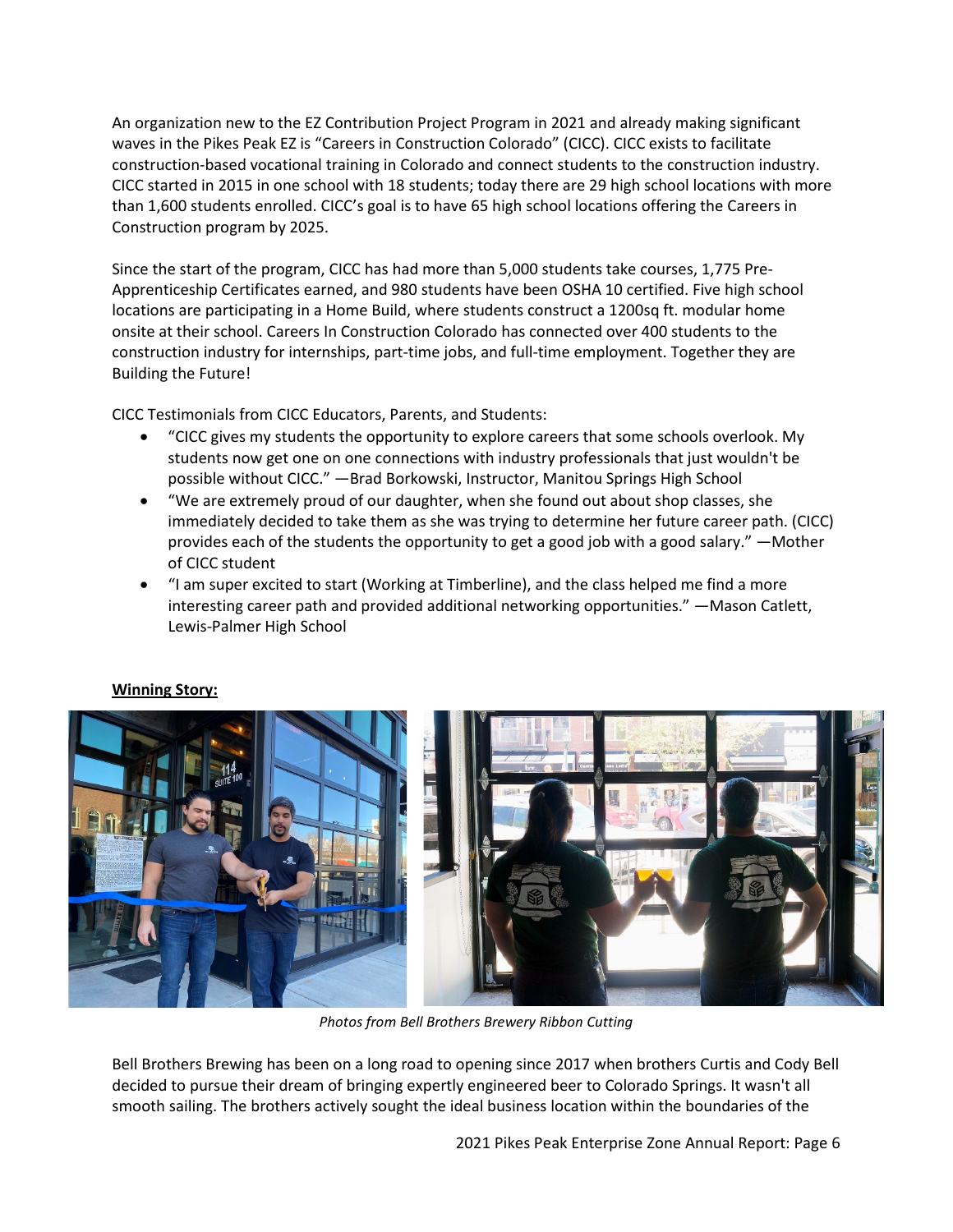Pikes Peak EZ for a span of 3 years. After finding the perfect downtown location in early 2021, COVIDrelated construction and shipping delays pushed the brewery's opening back several months. Rising inflation rates saw prices for basic materials double, or even triple in some cases. But despite these challenges, the Bell brothers remained dedicated to the goal of opening in 2021. That dream became a reality on New Year's Eve. Says owner Curtis Bell, "We might have only been open ten hours in 2021, but it still counts. And now we're here to stay."

Looking toward the future, Bell Brothers Brewing is hoping the EZ Program's tax credits will bring some financial relief while business truly gets rolling. Community reception to the brothers' four STEMthemed flagship brews has been vastly positive and is expected to grow as the weather warms. Brewmaster Cody Bell has turned his technical eye toward launching the fifth flagship beer, the GEO Double IPA in early February, followed by several seasonal rotators. In addition to house-made brews, the taproom serves food and features a number of guest taps, wine, mead, cider, and spirits. With something for everyone to enjoy. Bell Brothers Brewing has a bright future as downtown Colorado Springs' next community watering hole.

El Paso County Economic Development staff, in partnership with Downtown Partnership of Colorado Springs, provided EZ tax credit information to Bell Brothers Brewing and conveyed the importance of completing the EZ pre-certification prior to beginning any new investment or hiring activities at the new business location, thereby ensuring the business can earn and claim valuable EZ tax credits.

## **Objectives Report for 2021:**

## **Goal #1:**

**Support business opportunities – and increase the number of out-of-area visitors to EZ contribution projects, by at least 5% - that promote the region's heritage, unique cultures, scenic beauty, wildlife, arts, sporting activities, and other tourism opportunities.**

• According to a recent 2021 Press Release from Visit Colorado Springs, "COLORADO SPRINGS SUMMER 2021 TOURISM EXCEEDS EXPECTATIONS":

"This summer turned out to be a success for tourism in Colorado Springs, even meeting or exceeding several key 2019 figures.

2019 was a record year for the region, and 2020 was primed to be even better until the pandemic hit. While expectations were hopeful for what 2021 recovery would bring, the industry rose above.

Notable successes included the traffic at the Colorado Springs Airport and local hotel occupancy rates. The Colorado Springs Airport reported a **30.4% increase** in the number of enplaned passengers in July 2021 compared to July 2019. In July, the hotel occupancy rate was **up almost 40%** compared to the rate in June 2020, according to the Rocky Mountain Lodging Report. At **85%** in June and July 2021, numbers nearly reached summer 2019 numbers of 86.7% in June and 88% in July. Travel research firm STR ranked Colorado Springs as the **third highest hotel occupancy rate in the nation in July at 84.4%** – ranking only behind the Florida Keys and Gatlinburg/Pigeon Forge area.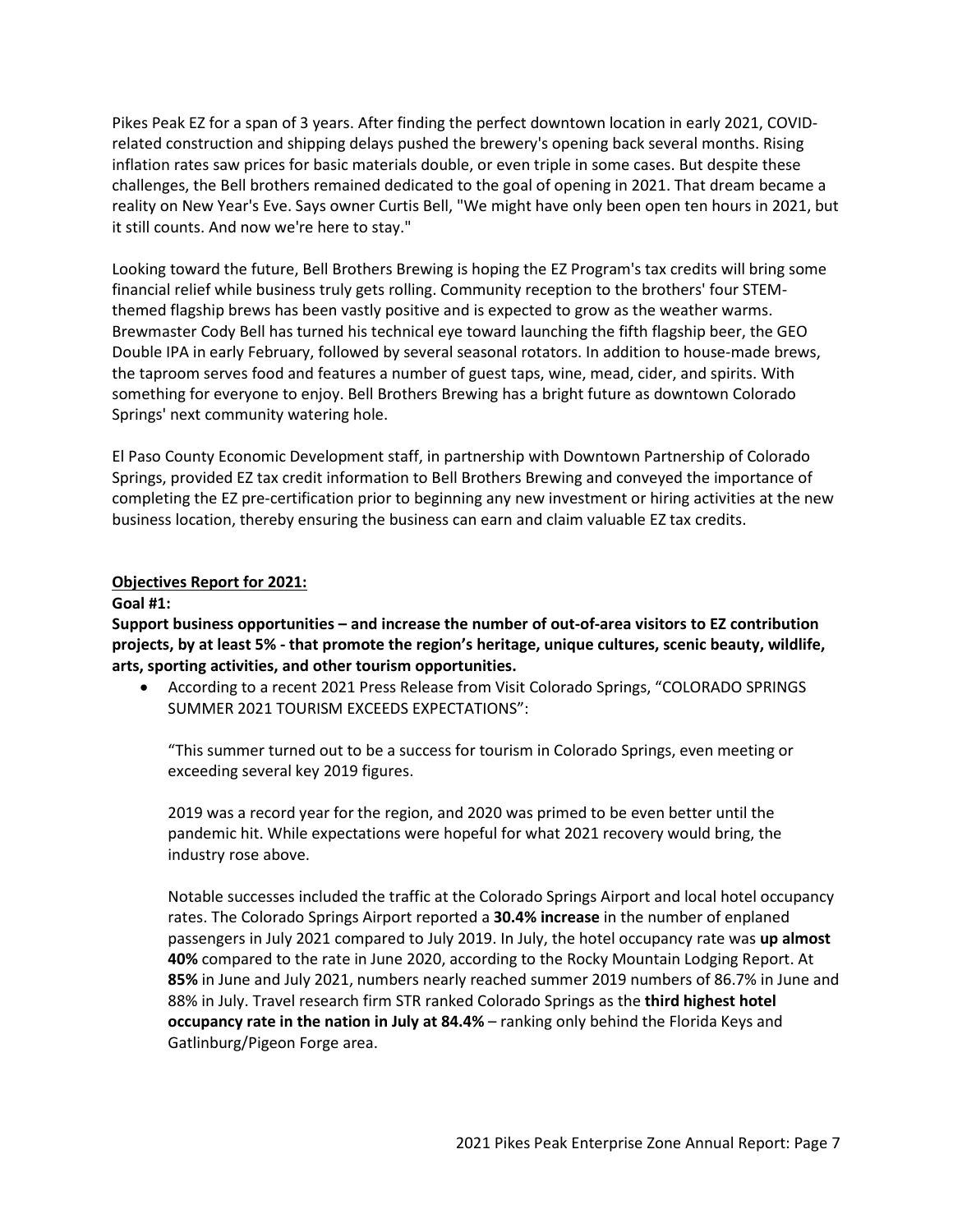"Tourism is a shared community value," said Doug Price, President & CEO of Visit Colorado Springs. "Its resiliency has helped our entire region recover from the devastating effects of the pandemic."

The Lodgers and Automobile Rental Tax (LART) numbers that have been released to-date show similar summer findings that indicate 2021 was just as if not more successful than 2019. Key contributors to visitation to the region this summer included:

- o The addition of Southwest Airlines to the Colorado Springs Airport
- o The Tokyo Olympics and Paralympics and corresponding events in Olympic City USA, specifically at the U.S. Olympic & Paralympic Museum
- o The opening of new downtown stadium Weidner Field
- o The reopening of The Broadmoor Manitou and Pikes Peak Cog Railway
- o The opening of the brand-new Summit Visitor Center atop Pikes Peak
- o The return of meetings and events like the Space Symposium

"Our region's incredible outdoor recreation, attractions and events drew a vast number of visitors to the region, along with the combined marketing efforts of many organizations," said Price.

Meeting and event planners are remaining cautious heading into the fall and winter with the current COVID-19 Delta variant bringing some restrictions back in place. However, the tourism industry still expects a strong leisure traveler turn out in the coming seasons with visitors taking advantage of the plentiful outdoor activities and iconic attractions open year-round."

- Pikes Peak EZ added 6 new EZ Contribution Projects addressing these targeted categories:
	- o *Colorado Springs Philharmonic:* The Colorado Springs Philharmonic inspire and engage the people of our community and region through exceptional orchestral performances honoring classical greatness, encouraging lifelong creative discovery, and celebrating the human spirit and experience. Events attract visitors to Downtown Colorado Springs and stimulate economic activity among restaurants and local businesses.
	- o *Colorado Springs Pioneers Museum:* CSPM is one of the oldest, active institutions of its kind in all of Colorado and is accredited by the American Alliance of Museums. CSPM will provide general operating support for celebrating the City of Colorado Springs' Sesquicentennial Anniversary, as well as enhancing collections' care, and expanding exhibit space over the next five years.
	- o *Colorado Springs Sports Corporation: Sports Industry Attraction/Retention:* CSSC is committed to establishing a strong regional presence through positive economic development and contribution to the quality of life for citizens in the Pikes Peak Region. Its mission is to attract, retain and support local, state, and national sports organizations, businesses and events while promoting the region as a destination for sports business, competition, and meetings.
	- o *Cultural Office of the Pikes Peak Region (COPPeR): Peak Radar:* The goal of the Peak Radar project is essentially the mission of the Cultural Office - "connecting residents and visitors with arts & culture to enrich the Pikes Peak region." Over the years, PeakRadar.com has become a highly respected resource for our creative sector, and the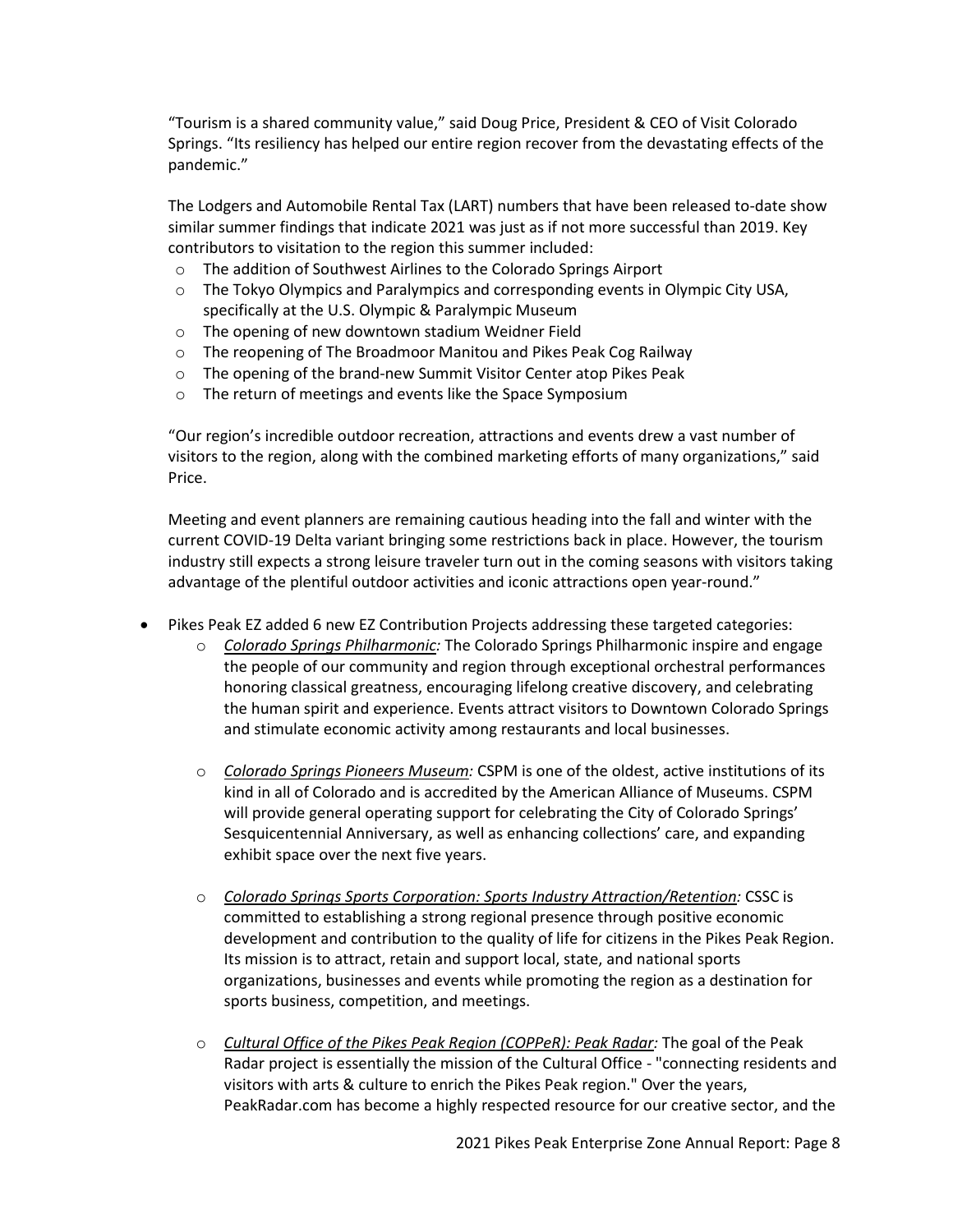website provides a centralized calendaring tool that benefits arts businesses and cultural nonprofits throughout our two-county region. Peak Radar offers a powerful marketing capability that reaches local audiences as well as tourists, and drives attendance and sales at area galleries, performance venues, cultural attractions, sporting events, and outdoor activities.

- o *Space Foundation and Discovery Center:* With the planned expansion of our Discovery Center, the Space Foundation will be building out new exhibit spaces and adjoining labs currently scoped as Why Explore Space, Preparing for our Future, Space in Our World, Inspiring Discoveries, Observing Earth, and Mission Control. It will also include a space for student groups, a gift shop, temporary exhibit space, and a new space for collections and artifact storage. Once built out, this facility will serve as a vital educational and inspirational resource for Pikes Peak region students and support an organic and locally grown STEM workforce for the area.
- o *Weidner Field Operations:* Weidner Field, and the entire Stadium Metropolitan District, are located on 4.7 acres in a formerly blighted industrial neighborhood downtown in Colorado Springs, in close proximity to the new US Olympic & Paralympic Museum. The new outdoor sporting and cultural event center is home to Colorado Springs Switchbacks Football Club, and brings new visitors, revenue, and employment opportunities to an otherwise neglected area of downtown Colorado Springs. Weidner Field is an important contributor to the overall success of the City for Champions RTA project vision.

## **Goal #2:**

**Support and encourage increased employment opportunities by partnering with economic development focused agencies and businesses in marketing, recruitment, and training efforts, resulting in 1,000 new or increased job opportunities within the EZ.**

- EZ Business Tax Credits certified during calendar year 2020:
	- o 92 businesses trained 2,358 business employees
	- o 84 businesses hired 677.23 net new employees
- EZ Business Tax Credits certified during calendar year 2021:
	- $\circ$  96 businesses trained 2,644 business employees a remarkable increase of more than 12% compared to the number employees trained in the Pikes Peak EZ in 2020
	- $\circ$  82 businesses hired 754.84 net new employees a notable increase of more than 11% net new EZ employees hired in comparison to 2020
- Pikes Peak EZ added 3 new EZ Contribution Projects focused on job training programs:
	- o *Careers in Construction Colorado: Job Training:* CICC gives high school students pathways to success in the residential and commercial building trades using the Home Builders Institute's (HBI) Pre-Apprenticeship Certified Training (PACT) curriculum. Schools partnering with CICC receive student employability training and one-on-one job placement. Students can earn US Department of Labor recognized pre-apprenticeship certificates that are stackable, industry-accepted credentials.
	- o *Goodwill Workforce Development:* Goodwill's Community Employment Services, Goodwill Staffing, IT Primary Plus & Security Plus Certifications, and ReHire Colorado programs provide a strong foundation for participants, allowing them to quickly master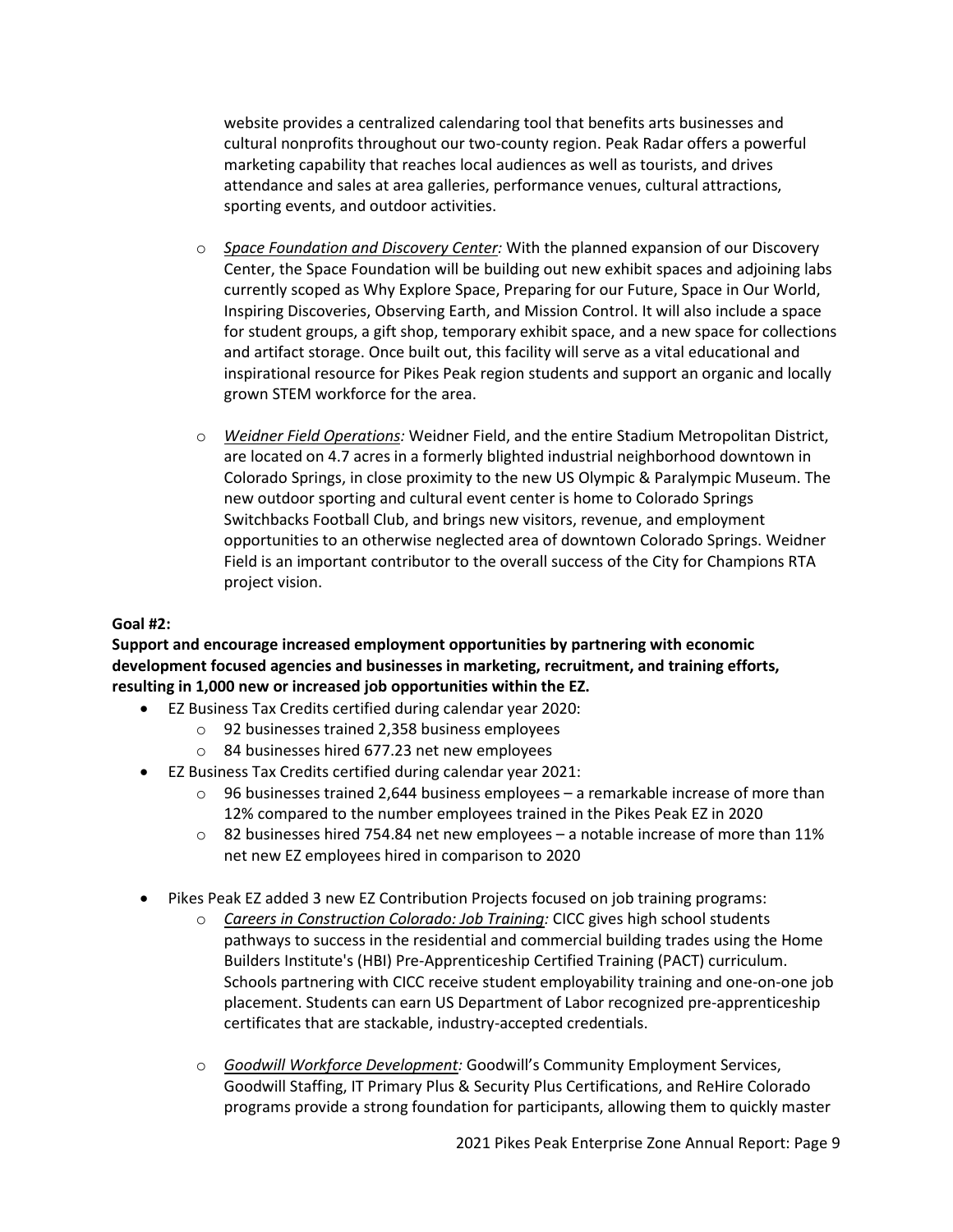skills and take advantage of immense opportunities for growth in high-demand industries that remain critical. Strengthening the middle-skills workforce and upskilling individuals will be crucial for economic revitalization and ensures that individuals have access to secure economic opportunities.

o *Pikes Peak Library District: Workforce Development Initiative:* PPLD's Food Industry Training (FIT) and its future 180Skills Manufacturing workforce development programs are intentionally designed to provide community members with access to the skills and training needed to enter or advance in employment within in-demand industry sectors. All programs are planned in partnership with the Pikes Peak Workforce Center and local employers to ensure they address local needs and support El Paso County's economic development and growth.

## **Goal #3:**

# **In partnership with community stakeholders, support the revitalization of existing business districts through rehabilitation and business expansion, resulting in 100 businesses advanced.**

- Vacant Building Rehabilitation Tax Credits Certified in 2021:
	- $\circ$  \$818,185.00 in eligible hard costs of renovation of 3 eligible vacant buildings
	- o \$82,767.00 in Vacant Building Rehabilitation Tax Credits Earned
- New Employee Tax Credits Certified in 2021:
	- o 88 businesses were certified for hiring an additional 754.84 net new employees
	- o \$830,320.00 in New Employee Tax Credits Earned
- Pikes Peak EZ added 7 new EZ Contribution Projects addressing these targeted categories:
	- o *Springs Rescue Mission: Welcome Center Capital Campaign:* The Welcome Center will serve as a single point of entry to SRM's campus, secured with perimeter fencing to prevent open access. As a designated starting point for any guest seeking services, the Welcome Center will be an inviting place for guest intake, screening, orientation, and connection to a full spectrum of services on SRM's campus. The Welcome Center will also provide a mailroom for guests to receive mail, a storage locker area for clients' personal belongings and a kennel room for pets.
	- o *Crossfire Ministries: New Facility Capital Campaign:* The new facility in the EZ will allow Crossfire to have greater impact in the community. In addition to enabling them to be more efficient in their current operations, this new facility will also allow Crossfire to collaborate with other community service providers to offer additional services such as job skills training, financial literacy training, healthy eating and preparation classes, and health and wellness screenings. It will also house a Community Thrift Store that will improve the economic situation of individuals with gainful employment and also increase sales tax revenue to the city/county. In addition, all interior and exterior improvements will make a positive impact on the business neighborhood and revitalize the vacant commercial building.
	- o *Peak Vista's Health Center at Tejon:* Peak Vista will design, build, and operationalize a whole-person health center located at 1105 S Tejon St in downtown Colorado Springs. The 5,000 square foot health center will house eight medical exam rooms, two dental operatories, and two behavioral health counseling rooms. While the health center will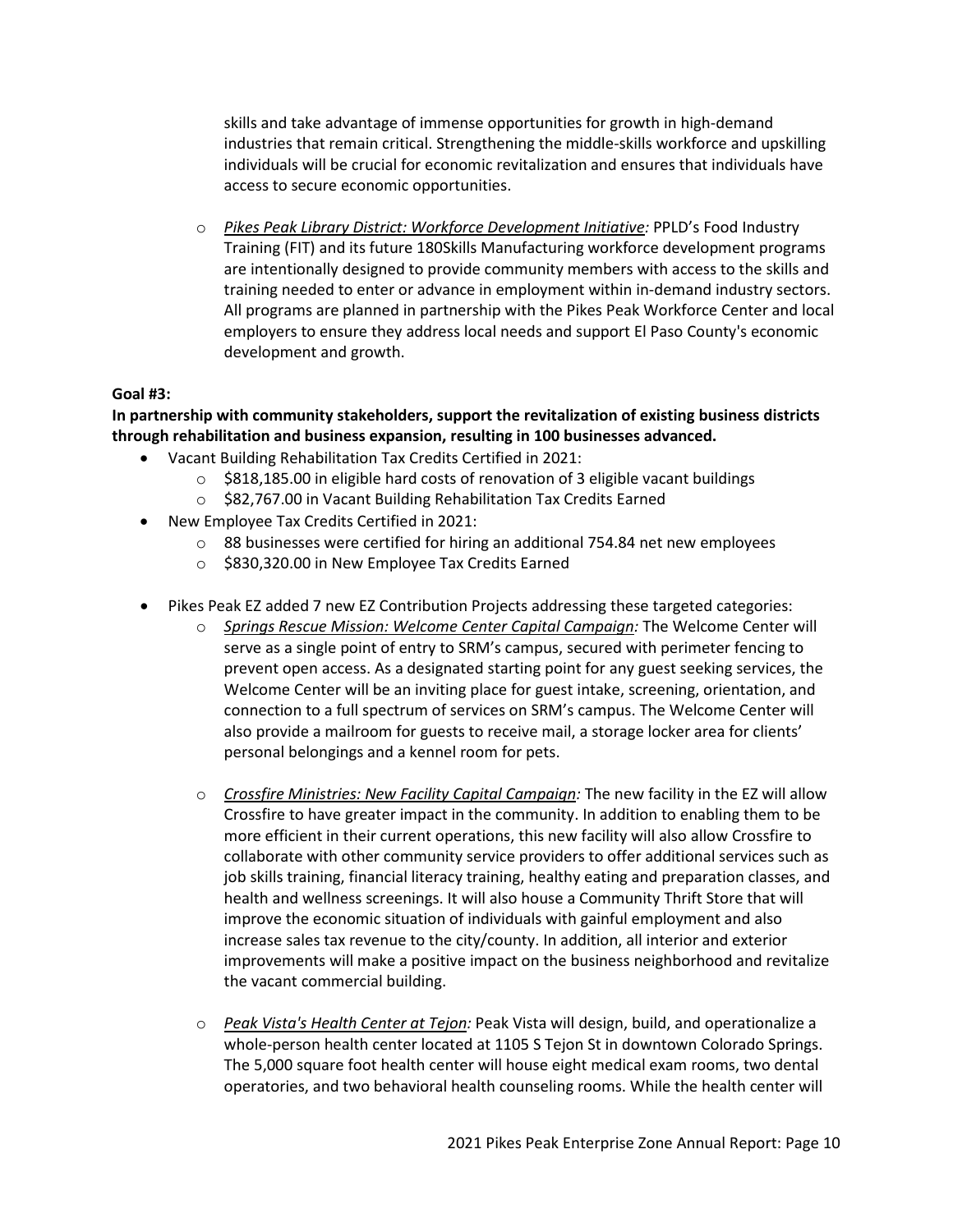accept all patients, a special emphasis will be placed on programs and services appropriate for low-income families and persons experiencing homelessness.

- o *Community of Caring: 100 W. Bennett Capital Campaign:* Community of Caring's current facility is too small to house additionally needed partner service agencies. Renovation of this long vacant 6,000 sq. ft. building will meet that need and provide space for mentoring and training to include Complex and Multiple needs specialists, Mental Health Services, a Client Operations officer, space for Community Meetings, and collaboration with partner agencies. These expanded services will provide a meaningful pathway for clients to acquire skills, higher wages, full-time employment, and ultimately, family security and stability.
- o *El Paso County Fairgrounds Barns Replacement Project:* El Paso County will replace seven existing, dilapidated wooden barns with two new climate control multi-purpose buildings consisting of 10,000 to 13,000 square feet. The new buildings will be designed to comfortably provide multi-use opportunities for community activities throughout the year such as family celebrations, weddings, expos, vendor events, conferences, small animal shows, 4H/FFA animal shows, community workshops, educational clinics and the El Paso County Fair.
- o *Space Foundation Discovery Center Capital Campaign:* With the planned expansion of its Discovery Center, the Space Foundation will be building out new exhibit spaces and adjoining labs currently scoped as Why Explore Space, Preparing for our Future, Space in Our World, Inspiring Discoveries, Observing Earth, and Mission Control. It will also include a space for student groups, a gift shop, temporary exhibit space, and a new space for collections and artifact storage. Once built out, this facility will serve as a vital educational and inspirational resource for Pikes Peak region students and support an organic and locally grown STEM workforce for the area.
- o *PlanetWalk Colorado Springs:* Planet Walk Colorado Springs will install 11 to-scale solar system model entities along the Greenway and Santa Fe Trails in Colorado Springs by 2026. Starting in America the Beautiful Park, visitors will experience the relative size of the planets and their distance from the sun. The PlanetWalk's visitors will directly support nearby retail shops, restaurants, hotels, and other visitor attractions located near the Installation, as well as generating additional revenue for local and state governments.

#### **Goal #4:**

**Support Workforce Housing Capital Campaigns and Homeless Housing and Employment Services Operations, promoting a variety of housing and job opportunities in the region, resulting in an increase of successful housing outcomes and job placements.**

- Pikes Peak EZ added 4 new EZ Contribution Projects addressing these targeted categories:
	- o *Pikes Peak Habitat for Humanity: Micah's View and Jacob's Run:* This project focuses specifically on building 8 new houses in the city of Fountain, expanding permanent, affordable, workforce housing - with outreach to teachers in the Fountain area. The homes will be purchased by low-income families whose income is 35%-80% of area median income (AMI) and selected by PPHFH with the requirement of completing